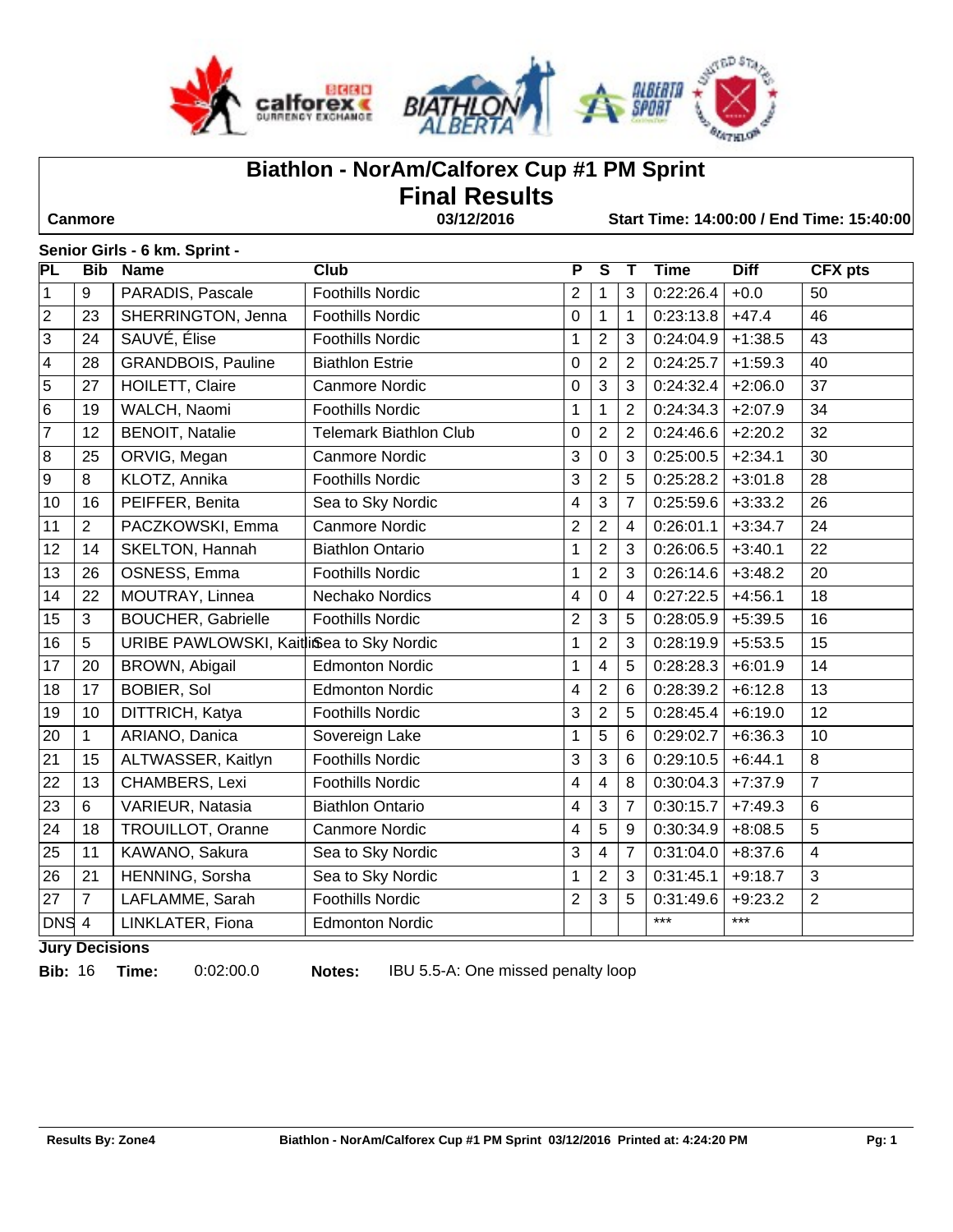#### **Dev 1 - Boys - 3 km. Sprint -**

| PL                      | <b>Bib</b> | <b>Name</b>               | <b>Club</b>                    | P              | $\overline{\mathbf{P}}$ | т              | <b>Time</b> | <b>Diff</b> | <b>CFX</b> pts |
|-------------------------|------------|---------------------------|--------------------------------|----------------|-------------------------|----------------|-------------|-------------|----------------|
| 1                       | 39         | <b>SKARSGARD, Marcus</b>  | Foothills Nordic               | 2              | 1                       | 3              | 0:11:40.0   | $+0.0$      | 50             |
| $\mathbf 2$             | 35         | QUINTILIO, Henrik         | Crazy Mare Ranch Biathlon Club | 3              | $\mathbf 0$             | 3              | 0:11:42.5   | $+2.5$      | 46             |
| $\mathfrak{S}$          | 34         | NIVEN, Avry               | Camrose Vikings                |                | 0                       |                | 0:11:45.8   | $+5.8$      | 43             |
| $\overline{\mathbf{4}}$ | 50         | SCHROEDER, Michael        | Camrose Vikings                | $\overline{2}$ | 0                       | 2              | 0:11:46.6   | $+6.6$      | 40             |
| 5                       | 49         | SEKORA, Lance             | Devon Nordic Bears             | $\overline{2}$ | $\mathbf 0$             | $\overline{2}$ | 0:12:31.5   | $+51.5$     | 37             |
| $\,6$                   | 41         | MCCORKINDALE, Euan        | <b>Foothills Nordic</b>        | 3              | 1                       | 4              | 0:13:15.7   | $+1:35.7$   | 34             |
| $\overline{7}$          | 47         | LATIMER, Aidan            | <b>Foothills Nordic</b>        | 1              | 3                       | 4              | 0:13:17.7   | $+1:37.7$   | 32             |
| $\bf 8$                 | 32         | BAERGEN, Bjorn            | <b>Canmore Nordic</b>          | 1              | 3                       | 4              | 0:13:44.3   | $+2:04.3$   | 30             |
| $\boldsymbol{9}$        | 44         | <b>GAUTHIER, François</b> | <b>Foothills Nordic</b>        | 3              | 4                       | $\overline{7}$ | 0:13:46.7   | $+2:06.7$   | 28             |
| 10                      | 46         | FLEMING, Jasper           | <b>Edmonton Nordic</b>         | $\overline{2}$ |                         | 3              | 0:14:04.3   | $+2:24.3$   | 26             |
| 11                      | 31         | HEWIE, Seth               | Canmore Nordic                 | 3              | 3                       | 6              | 0:14:13.8   | $+2:33.8$   | 24             |
| 12                      | 36         | SORATHIA, Ethan           | <b>Foothills Nordic</b>        | $\overline{2}$ | $\overline{2}$          | 4              | 0:14:16.2   | $+2:36.2$   | 22             |
| 13                      | 33         | CROSS, Callum             | Canmore Nordic                 | $\overline{2}$ | 3                       | 5              | 0:14:16.3   | $+2:36.3$   | 20             |
| 14                      | 45         | FRADETTE, Theo            | <b>Foothills Nordic</b>        | 3              | 3                       | 6              | 0:14:17.7   | $+2:37.7$   | 18             |
| 15                      | 38         | CLEMENT, Felix            | Canmore Nordic                 | 3              | 3                       | 6              | 0:14:20.2   | $+2:40.2$   | 16             |
| 16                      | 29         | DEJONG, Willem            | <b>Foothills Nordic</b>        | 4              | 1                       | 5              | 0:14:43.3   | $+3:03.3$   | 15             |
| 17                      | 30         | PLUNKETT, John            | Foothills Nordic               | 2              | 3                       | 5              | 0:14:55.1   | $+3:15.1$   | 14             |
| 18                      | 37         | <b>BRINDLE, Will</b>      | <b>Foothills Nordic</b>        | 3              | $\overline{2}$          | 5              | 0:14:55.9   | $+3:15.9$   | 13             |
| 19                      | 48         | CHLEPKO, Matus            | <b>Foothills Nordic</b>        | 2              | $\overline{2}$          | 4              | 0:15:09.7   | $+3:29.7$   | 12             |
| 20                      | 43         | PAUL, Jack                | <b>Canmore Nordic</b>          | 3              | 2                       | 5              | 0:15:25.5   | $+3:45.5$   | 10             |
| 21                      | 42         | PAUL, Thomas              | <b>Canmore Nordic</b>          | 3              | 3                       | 6              | 0:19:15.7   | $+7:35.7$   | 8              |
| <b>DNS</b>              | 40         | ROGANS, Alex              | <b>Foothills Nordic</b>        |                |                         |                | $***$       | $***$       |                |

# **Master Men (35+) - 6 km. Sprint -**

| <b>PL</b>      | <b>Bib</b> | <b>Name</b>              | Club                    | Р |                |                | Time      | <b>Diff</b> | <b>CFX pts</b> |
|----------------|------------|--------------------------|-------------------------|---|----------------|----------------|-----------|-------------|----------------|
| 1              | 51         | DUFLON, Pierre           | Sea to Sky Nordic       |   | $\Omega$       |                | 0:26:07.0 | $+0.0$      | 50             |
| $ 2\rangle$    | 62         | STEPHEN, Bruce           | <b>Foothills Nordic</b> | 3 | 3              | 6              | 0:26:53.9 | $+46.9$     | 46             |
| Ιз             | 52         | <b>BORGLUM, Brian</b>    | <b>Foothills Nordic</b> |   | 4              | 5              | 0:27:30.5 | $+1:23.5$   | 43             |
| 4              | 54         | PROUDFOOT, James         | Wapiti Nordic           | 3 | 3              | 6              | 0:27:31.3 | $+1:24.3$   | 40             |
| 5              | 58         | ELDEN, Chris             | Cariboo                 | 3 | 4              | $\overline{7}$ | 0:27:37.5 | $+1:30.5$   | 37             |
| l 6            | 60         | SKARSGARD, Andrew        | <b>Foothills Nordic</b> | 2 | $\overline{4}$ | 6              | 0:28:53.4 | $+2:46.4$   | 34             |
| $\overline{7}$ | 56         | <b>BLANCHET, Richard</b> | Sea to Sky Nordic       | 2 | 2              | 4              | 0:29:28.4 | $+3:21.4$   | 32             |
| 8              | 59         | FORER, Douglas           | <b>Edmonton Nordic</b>  | 4 | 5              | 9              | 0:31:43.2 | $+5:36.2$   | 30             |
| l 9            | 53         | SWAN, Michael            | Auburn Ski Club         | 2 | 5              | $\overline{7}$ | 0:35:37.0 | $+9:30.0$   | 28             |
| 10             | 55         | FLEMING, Aric            | <b>Edmonton Nordic</b>  | 4 | $\overline{4}$ | 8              | 0:42:53.8 | $+16:46.8$  | 26             |
| DNS 57         |            | BEALES, Ian              | Fast and Fossil         |   |                |                | $***$     | $***$       |                |
| <b>DNS 61</b>  |            | TINKLER, Scott           | <b>Foothills Nordic</b> |   |                |                | $***$     | $***$       |                |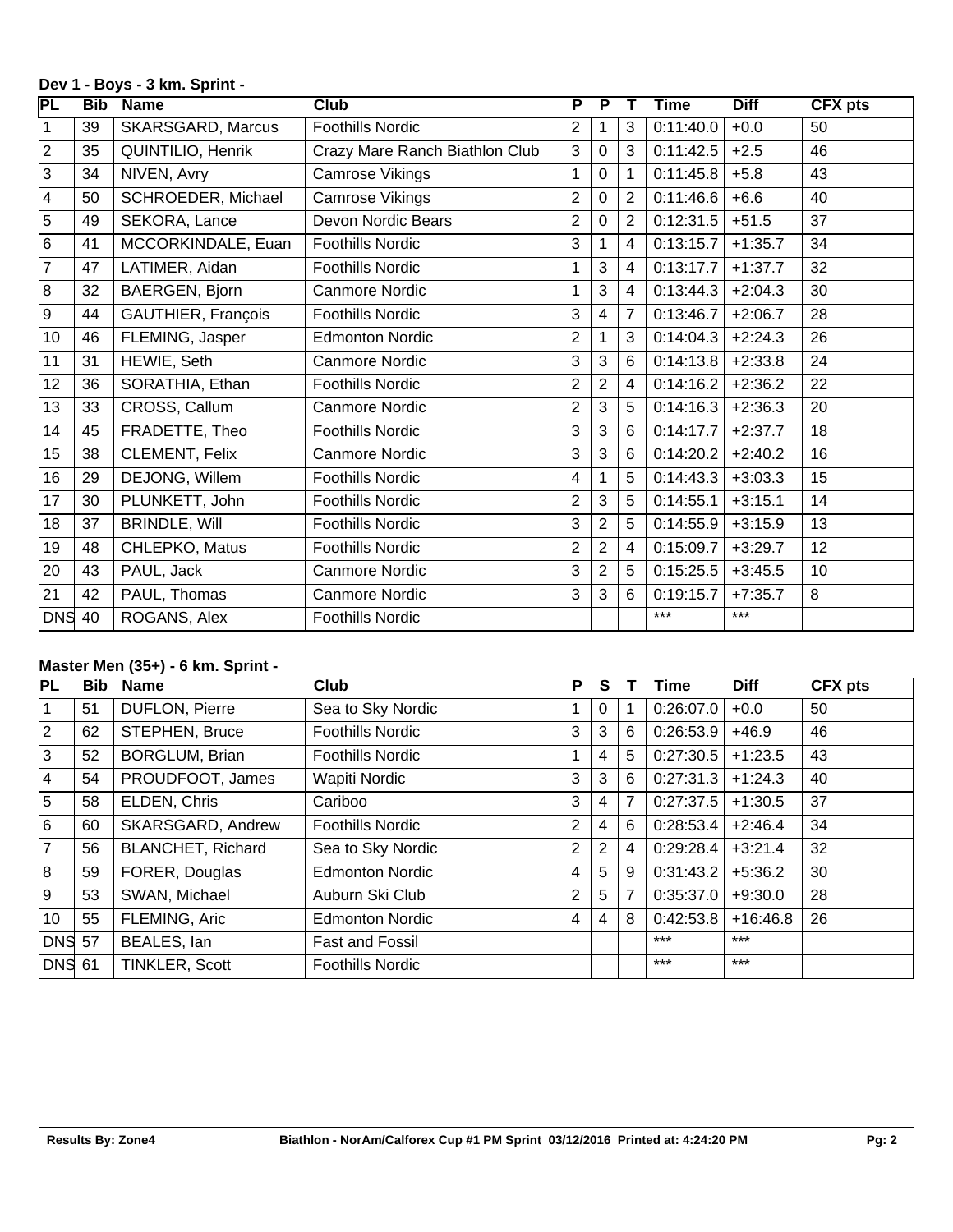#### **Dev 1 - Girls - 3 km. Sprint -**

| PL             | <b>Bib</b> | <b>Name</b>              | Club                     | P              | P            |             | Time      | <b>Diff</b> | <b>CFX pts</b> |
|----------------|------------|--------------------------|--------------------------|----------------|--------------|-------------|-----------|-------------|----------------|
| $\vert$ 1      | 70         | MARINO, Anna             | Canmore Nordic           | $\Omega$       |              | 1           | 0:12:03.6 | $+0.0$      | 50             |
| $\sqrt{2}$     | 71         | CHLEPKOVA, Ema           | <b>Foothills Nordic</b>  | 3              | 2            | 5           | 0:12:25.3 | $+21.7$     | 46             |
| $\overline{3}$ | 75         | NEANDER, Clara           | <b>Foothills Nordic</b>  | $\Omega$       | $\mathbf 0$  | $\mathbf 0$ | 0:12:26.8 | $+23.2$     | 43             |
| 4              | 63         | <b>BREWSTER, Cassidy</b> | Devon Nordic Bears       |                | $\Omega$     |             | 0:12:35.1 | $+31.5$     | 40             |
| 5              | 73         | LEVASSEUR, Paige         | Devon Nordic Bears       | $\Omega$       | $\mathbf{0}$ | 0           | 0:12:53.2 | $+49.6$     | 37             |
| 6              | 68         | MOORES, Holly            | <b>Foothills Nordic</b>  | 4              | $\mathbf 0$  | 4           | 0:13:02.0 | $+58.4$     | 34             |
| 7              | 72         | PARADIS, Desiree         | <b>Foothills Nordic</b>  | $\overline{2}$ | 2            | 4           | 0:13:34.6 | $+1:31.0$   | 32             |
| 8              | 77         | ALGRA, Sophia            | <b>West Coast Nordic</b> | $\Omega$       |              | 1           | 0:13:41.5 | $+1:37.9$   | 30             |
| l 9            | 69         | THAIN, Allyson           | Camrose Vikings          | $\overline{2}$ | 2            | 4           | 0:13:50.8 | $+1:47.2$   | 28             |
| 10             | 67         | HULSHOF, Alexandra       | <b>Foothills Nordic</b>  | 3              | 2            | 5           | 0:14:36.5 | $+2:32.9$   | 26             |
| 11             | 64         | KLAFKI, Anya             | <b>Foothills Nordic</b>  | $\Omega$       | 3            | 3           | 0:14:54.3 | $+2:50.7$   | 24             |
| 12             | 65         | MCLURG, Isabel           | Canmore Nordic           | $\overline{2}$ | 3            | 5           | 0:14:54.8 | $+2:51.2$   | 22             |
| 13             | 66         | JENSEN, Liv              | <b>Fast and Fossil</b>   | 3              | $\Omega$     | 3           | 0:16:00.2 | $+3:56.6$   | 20             |
| 14             | 76         | PAUL, Skye               | Canmore Nordic           | 4              | 2            | 6           | 0:22:03.4 | $+9.59.8$   | 18             |
| DNS 74         |            | PERRY, Anna              | <b>Foothills Nordic</b>  |                |              |             | $***$     | $***$       |                |

# **Master Women (35+) - 6 km. Sprint -**

| PL             | <b>Bib</b> | <b>Name</b>           | Club                           | P              |              |    | Time                | <b>Diff</b> | <b>CFX pts</b> |
|----------------|------------|-----------------------|--------------------------------|----------------|--------------|----|---------------------|-------------|----------------|
|                | 86         | HALL, Deborah         | <b>Foothills Nordic</b>        |                | 2            | 3  | $0:29:37.2$ +0.0    |             | 50             |
| $\overline{2}$ | 81         | SHEPPARD, SJ          | Altius                         |                | 3            | 4  | 0:30:24.0           | $+46.8$     | 46             |
| 3              | 82         | LANCASTER, Callie     | <b>Bulkley Valley Biathlon</b> | 4              | 2            | 6  | 0:31:24.1           | $+1:46.9$   | 43             |
| $\overline{4}$ | 84         | HUTCHISON, Jacqueline | Fast and Fossil                | 3              | 4            | -7 | $0:31:35.2$ +1:58.0 |             | 40             |
| 5              | 85         | ST-PIERRE, Marie      | Sea to Sky Nordic              |                | $\mathbf{0}$ |    | $0:32:15.3$ +2:38.1 |             | 37             |
| 6              | 87         | LONGWORTH, Penny      | Fast and Fossil                | $\overline{4}$ | 4            | 8  | 0:34:00.0           | $+4:22.8$   | 34             |
| $\overline{7}$ | 83         | MACCULLOCH, Lynette   | <b>Foothills Nordic</b>        |                | 4            | 5  | 0:35:52.7           | $+6:15.5$   | 32             |
| 8              | 79         | GIER, Petra           | Sea to Sky Nordic              | $\overline{2}$ | 3            | 5  | 0:36:15.4           | $+6:38.2$   | 30             |

## **Dev 2 - Boys - 3.75 km. Sprint -**

| <b>PL</b>   | <b>Bib</b> | <b>Name</b>               | Club                         | Р |          |   | Time      | <b>Diff</b> | <b>CFX pts</b> |
|-------------|------------|---------------------------|------------------------------|---|----------|---|-----------|-------------|----------------|
| $\vert$ 1   | 100        | KANIA, Eric               | <b>Canmore Nordic</b>        |   | $\Omega$ |   | 0:14:18.0 | $+0.0$      | 50             |
| $ 2\rangle$ | 92         | <b>GAUTHIER, Simon</b>    | <b>Foothills Nordic</b>      | 4 | 3        | 7 | 0:14:24.4 | $+6.4$      | 46             |
| 3           | 90         | COLE, Graeme              | <b>Foothills Nordic</b>      |   | 3        | 4 | 0:15:08.6 | $+50.6$     | 43             |
| 4           | 95         | HALE, Simon               | <b>Biathlon PEI</b>          |   |          | 2 | 0:15:15.0 | $+57.0$     | 40             |
| 5           | 91         | WALKER, Beau              | <b>Bridger Biathlon Club</b> |   | 2        | 3 | 0:15:16.1 | $+58.1$     | 37             |
| 6           | 89         | <b>BRINDLE, Oliver</b>    | <b>Foothills Nordic</b>      | 2 |          | 3 | 0:15:23.3 | $+1:05.3$   | 34             |
| 7           | 103        | <b>BOUCHER, Alexandre</b> | <b>Foothills Nordic</b>      | 3 |          | 4 | 0:15:23.5 | $+1:05.5$   | 32             |
| 8           | 105        | EYRE, Findlay             | <b>Foothills Nordic</b>      | 3 | 2        | 5 | 0:16:04.7 | $+1:46.7$   | 30             |
| l 9         | 88         | MOSES, Sam                | <b>Foothills Nordic</b>      |   | 3        | 4 | 0:16:10.5 | $+1:52.5$   | 28             |
| 10          | 93         | CRAMER, Noah              | <b>Foothills Nordic</b>      | 4 | 3        | 7 | 0:16:13.5 | $+1:55.5$   | 26             |
| 11          | 99         | ELLIS, Liam               | <b>Biathlon PEI</b>          | 2 | 2        | 4 | 0:16:19.2 | $+2:01.2$   | 24             |
| 12          | 97         | BENSON, Sean              | Sea to Sky Nordic            | 3 |          | 4 | 0:16:27.3 | $+2:09.3$   | 22             |